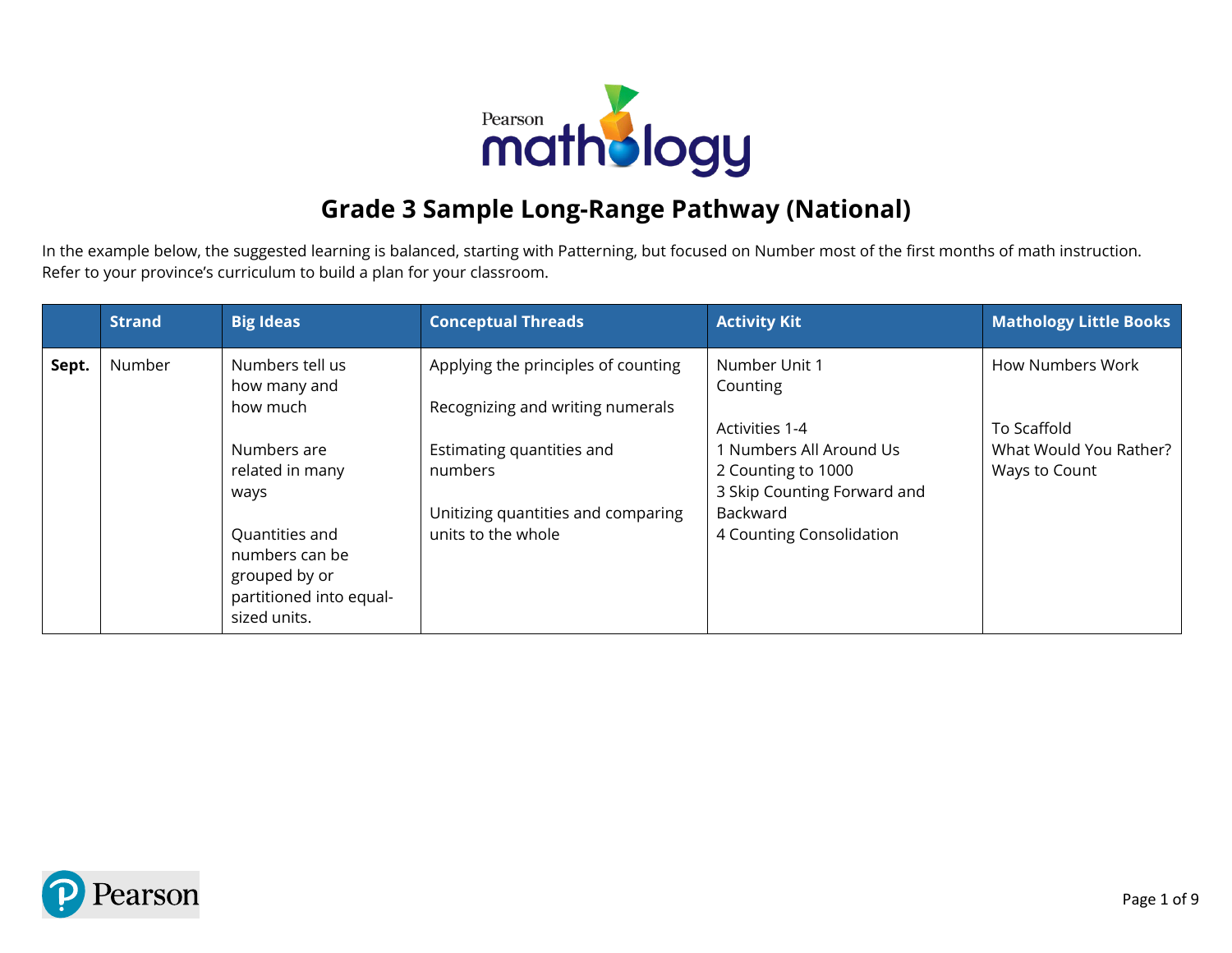|      | <b>Strand</b>             | <b>Big Ideas</b>                                                                                                                                                                | <b>Conceptual Threads</b>                                                                                                                                                                                                                                                                                                              | <b>Activity Kit</b>                                                                                                                                                                                                                                                                         | <b>Mathology Little Books</b>                                                                            |
|------|---------------------------|---------------------------------------------------------------------------------------------------------------------------------------------------------------------------------|----------------------------------------------------------------------------------------------------------------------------------------------------------------------------------------------------------------------------------------------------------------------------------------------------------------------------------------|---------------------------------------------------------------------------------------------------------------------------------------------------------------------------------------------------------------------------------------------------------------------------------------------|----------------------------------------------------------------------------------------------------------|
| Oct. | Patterning<br>and Algebra | Regularity and repetition<br>form patterns that can<br>be generalized and<br>predicted<br>mathematically                                                                        | Identifying, sorting, and classifying<br>attributes and patterns<br>mathematically (e.g., number of<br>sides, shape, size)<br>Identifying, reproducing,<br>extending, and creating patterns<br>that repeat<br>Representing and generalizing<br>increasing and decreasing<br>patterns                                                   | Patterning and Algebra Unit 1<br>Increasing and Decreasing Patterns<br>Activities 1-7<br>1 Describing and Extending<br>Patterns<br>2 Representing Patterns<br>3 Creating Patterns<br>6 Exploring Multiplicative<br>Patterns<br>7 Increasing and Decreasing<br><b>Patterns Consolidation</b> | Namir's Marvelous<br>Masterpieces<br>To Scaffold<br>Pattern Quest<br>The Best Surprise                   |
| Oct. | Number                    | Numbers tell us how<br>many and how<br>much.<br>Numbers are related in<br>many ways<br>Quantities and numbers<br>can be grouped<br>by or partitioned into<br>equal-sized units. | Applying the principles of counting<br>Recognizing and writing numerals<br>Comparing and ordering<br>quantities (multitude or<br>magnitude)<br>Estimating quantities and numbers<br>Decomposing wholes into parts and<br>composing wholes from parts<br>Unitizing quantities into ones, tens,<br>and hundreds place-value<br>concepts) | Number Unit 2<br>Number Relationships<br><b>Activities 5-8</b><br>5 Estimating Quantities<br>6 Composing and Decomposing<br>Quantities<br>7 Comparing and Ordering<br>Quantities<br>8 Number Relationships<br>Consolidation                                                                 | Fantastic Journeys<br>To Scaffold<br>What Would You Rather?<br>Back to Batoche<br>The Great Dogsled Race |

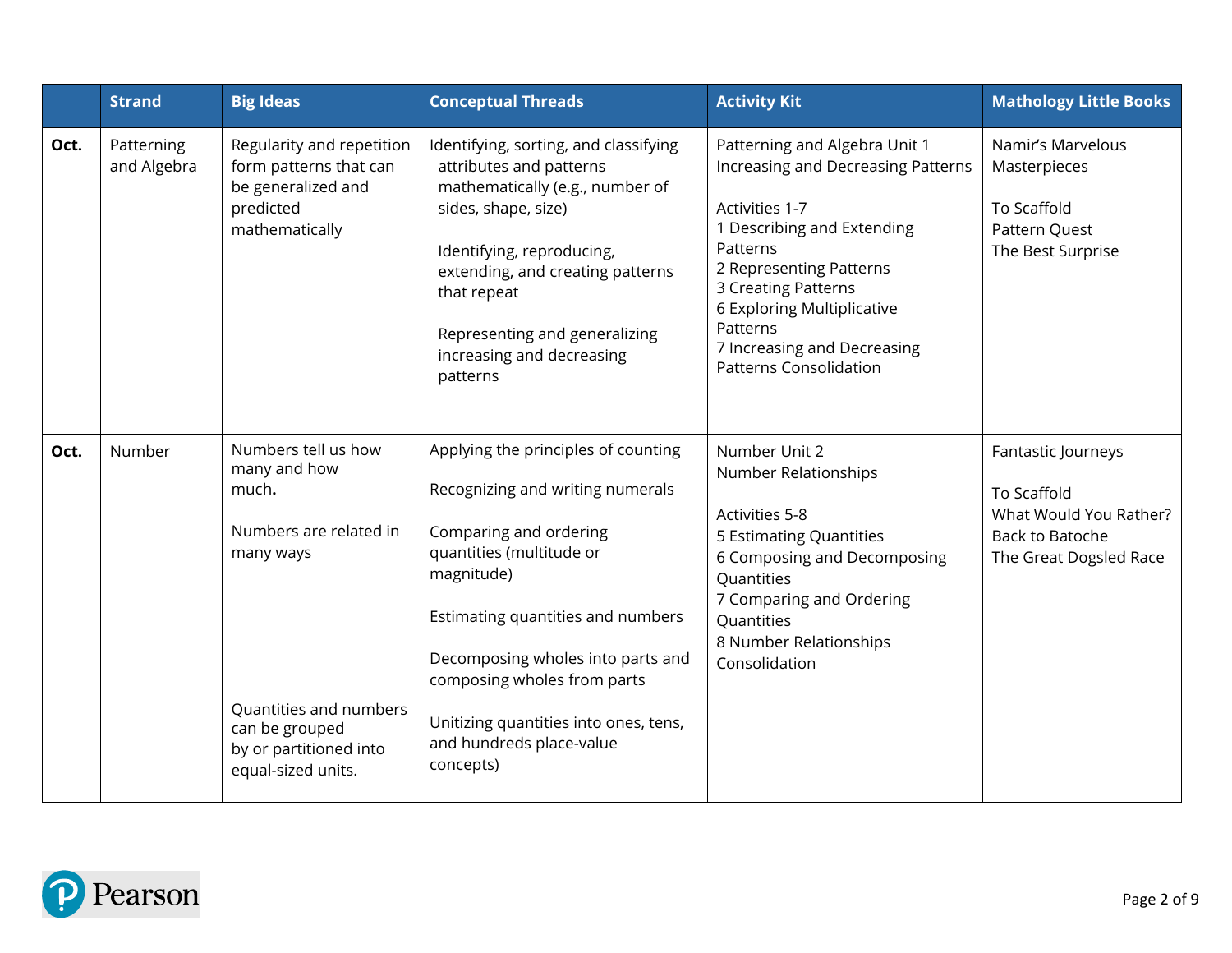|      | <b>Strand</b> | <b>Big Ideas</b>                                                       | <b>Conceptual Threads</b>                                                | <b>Activity Kit</b>                                                                                                                  | <b>Mathology Little Books</b>                    |
|------|---------------|------------------------------------------------------------------------|--------------------------------------------------------------------------|--------------------------------------------------------------------------------------------------------------------------------------|--------------------------------------------------|
| Nov  | Number        | Numbers tell us how<br>many and how<br>much.                           | Applying the principles of counting<br>Recognizing and writing numerals  | Number Unit 3<br>Place Value                                                                                                         | <b>Finding Buster</b><br><b>How Numbers Work</b> |
|      |               | Quantities and Numbers<br>can be partitioned into<br>equal-sized units | Unitizing quantities into ones, tens,<br>hundreds (place value concepts) | Activities 9-13<br>9 Building Numbers<br>10 Representing Numbers in<br>Different Ways<br>11 What's the Number<br>12 Rounding Numbers | To Scaffold<br>A Class Full of Projects          |
|      |               | Numbers are related in<br>many ways                                    | Comparing and ordering<br>quantities (multitude or<br>magnitude)         | 13 Place Value Consolidation                                                                                                         |                                                  |
|      |               |                                                                        | Estimating quantities and numbers                                        |                                                                                                                                      |                                                  |
| Nov. | Number        | Quantities and Numbers<br>can be partitioned into<br>equal-sized units | Unitizing quantities into ones, tens,<br>hundreds (place value concepts) | Number Unit 5<br>Addition and Subtraction                                                                                            | The Street Party<br><b>Planting Seeds</b>        |
|      |               |                                                                        |                                                                          | Activities 19-26<br>19 Modelling Addition and                                                                                        | To Scaffold<br>Array's Bakery                    |
|      |               | Quantities and numbers                                                 | Developing fluency of addition and                                       | Subtraction                                                                                                                          | Marbles, Alleys, Mibs,                           |
|      |               | can be added and<br>subtracted to tell how                             | subtraction computation                                                  | 20 Estimating Sums and<br><b>Differences</b>                                                                                         | and Guli!<br>The Great Dogsled Race              |
|      |               | many and how much                                                      | Developing conceptual meaning of                                         | 21 Adding and Subtracting Money                                                                                                      |                                                  |
|      |               |                                                                        | addition and subtraction                                                 | Amounts<br>22 Using Mental Math to Add and                                                                                           |                                                  |
|      |               |                                                                        |                                                                          | Subtract<br>24 Creating and Solving Problems                                                                                         |                                                  |
|      |               |                                                                        |                                                                          | 25 Creating and Solving Problems                                                                                                     |                                                  |
|      |               |                                                                        |                                                                          | with Larger Numbers<br>26 Addition and Subtraction                                                                                   |                                                  |
|      |               |                                                                        |                                                                          | Consolidation                                                                                                                        |                                                  |

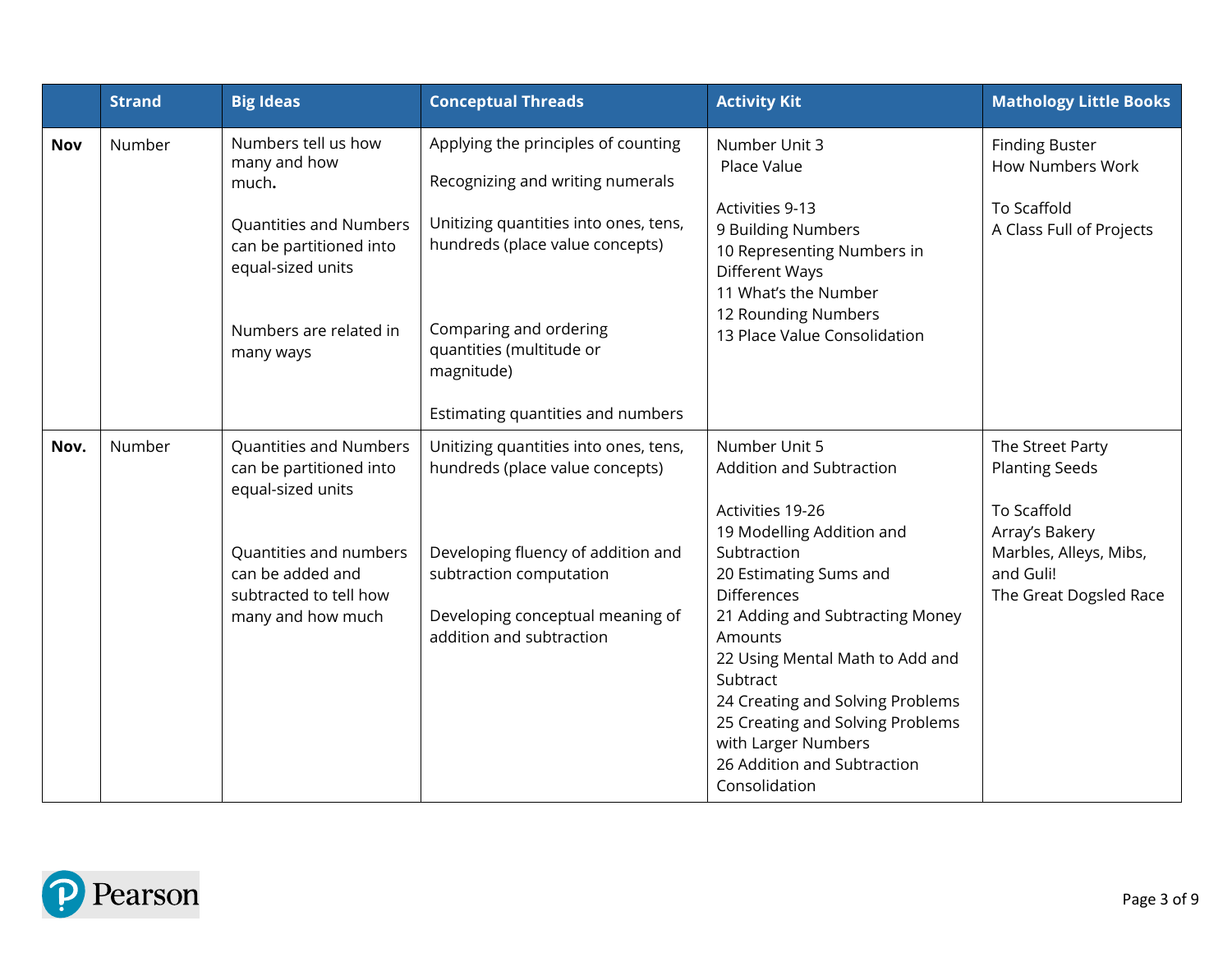|      | <b>Strand</b> | <b>Big Ideas</b>                                                                                                                                                                                                           | <b>Conceptual Threads</b>                                                                                                                                                                                                                                                                                                         | <b>Activity Kit</b>                                                                                                                                                                                                                                                        | <b>Mathology Little Books</b>                                                                       |
|------|---------------|----------------------------------------------------------------------------------------------------------------------------------------------------------------------------------------------------------------------------|-----------------------------------------------------------------------------------------------------------------------------------------------------------------------------------------------------------------------------------------------------------------------------------------------------------------------------------|----------------------------------------------------------------------------------------------------------------------------------------------------------------------------------------------------------------------------------------------------------------------------|-----------------------------------------------------------------------------------------------------|
| Dec. | Measurement   | Many things in our<br>world (e.g., objects,<br>spaces, events) have<br>attributes that can be<br>measured and<br>compared<br>Assigning a unit to a<br>continuous attribute<br>allows us to measure<br>and make comparisons | Understanding attributes that can be<br>measured<br>Directly and Indirectly comparing<br>and ordering objects with the same<br>measurable attribute<br>Selecting and using non-standard<br>units to estimate, measure, make<br>comparisons<br>Selecting and using standard units to<br>estimate, measure, and make<br>comparisons | <b>Measurement Unit 3</b><br>Area, Mass and Capacity<br>Activities 13-17<br>13 Measuring Area Using Non-<br><b>Standard Units</b><br>14 Measuring Area Using Standard<br>Units<br>15 Measuring Mass<br>16 Measuring Capacity<br>17 Area Mass and Capacity<br>Consolidation | The Bunny Challenge<br><b>Measurements About</b><br>You!<br>To Scaffold<br>Getting Ready for School |
| Dec. | Measurement   | Assigning a unit to a<br>continuous attribute<br>allows us to measure<br>and make comparisons                                                                                                                              | Selecting and using standard units to<br>estimate, measure, and make<br>comparisons                                                                                                                                                                                                                                               | Measurement Unit 1<br>Length and Perimeter<br>Activities 1-5<br>1 Estimating Length<br>2 Relating Centimetres and Metres<br>3 Measuring Length<br>4 Introducing Perimeter<br>5 Length and Perimeter<br>Consolidation                                                       | The Bunny Challenge<br><b>Measurements About</b><br>You!<br>To Scaffold<br>The Discovery            |

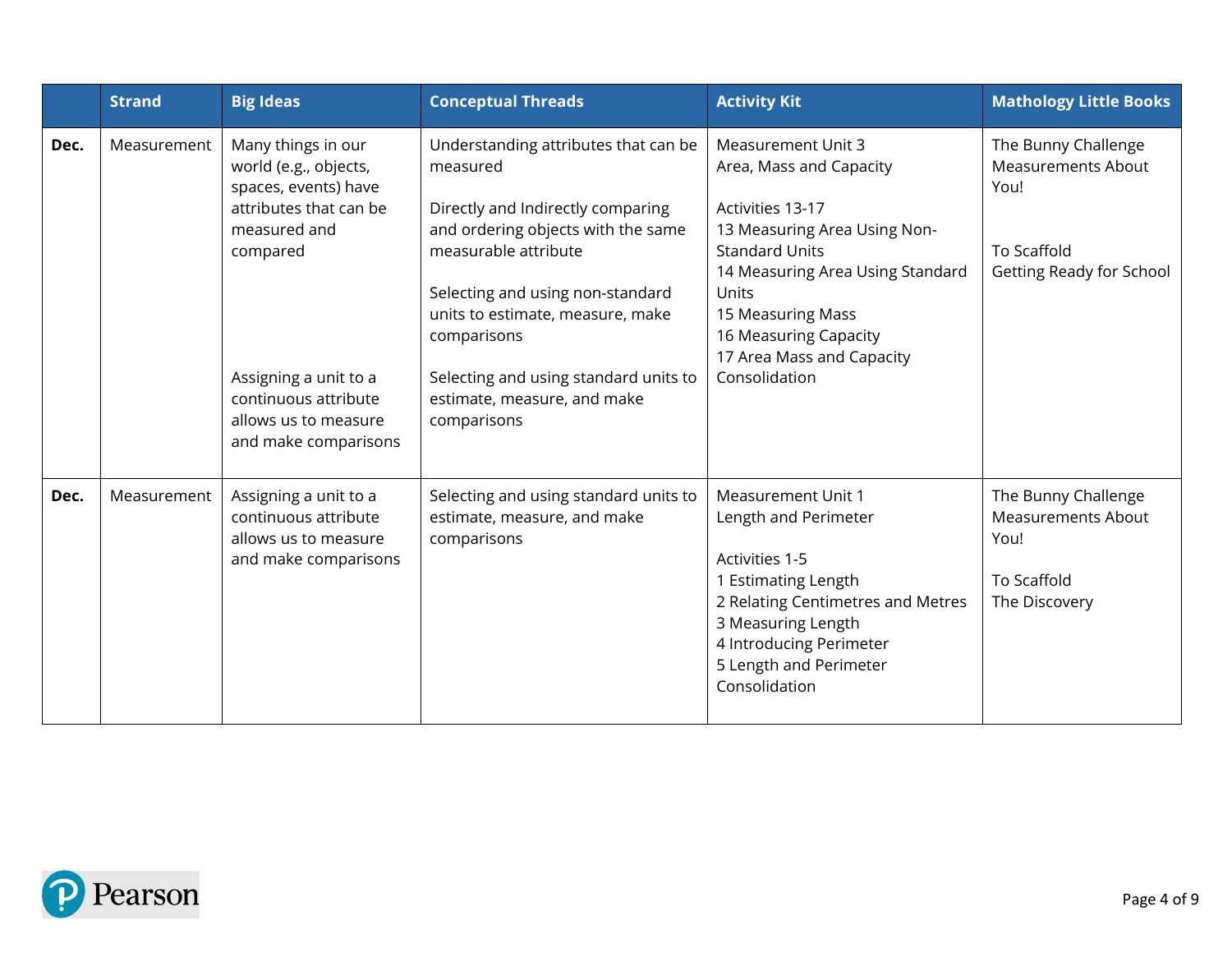|      | <b>Strand</b>             | <b>Big Ideas</b>                                                                                                                                                                                            | <b>Conceptual Threads</b>                                                                                                                                                                             | <b>Activity Kit</b>                                                                                                                                                                                                        | <b>Mathology Little Books</b>                                                               |
|------|---------------------------|-------------------------------------------------------------------------------------------------------------------------------------------------------------------------------------------------------------|-------------------------------------------------------------------------------------------------------------------------------------------------------------------------------------------------------|----------------------------------------------------------------------------------------------------------------------------------------------------------------------------------------------------------------------------|---------------------------------------------------------------------------------------------|
| Jan. | Geometry                  | 2-D shapes and 3-D<br>solids can be analyzed<br>and classified in<br>different ways by their<br>attributes<br>2-D shapes and 3-D<br>solids can be<br>transformed in many<br>ways and analyzed for<br>change | Investigating geometric attributes<br>and properties of<br>2-D shapes and 3-D solids<br>Exploring 2-D shapes by applying<br>and visualizing transformations                                           | Geometry Unit 1<br>2-D Shapes<br>Activities 1-5<br>1 Sorting Polygons<br>12 Symmetry and Transformations:<br><b>Exploring Congruency</b><br>2 What's the Sorting Rule?<br>3 Composing Shapes<br>5 2-D Shapes Consolidation | <b>Gallery Tour</b><br>To Scaffold<br>I Spy Awesome Buildings<br><b>Sharing Our Stories</b> |
| Feb. | Patterning<br>and Algebra | Patterns and relations<br>can be represented with<br>symbols, equations, and<br>expressions                                                                                                                 | Using symbols, unknowns, and<br>variables to represent mathematical<br>relation                                                                                                                       | Patterning and Algebra Unit 2<br>Variables and Equations<br>Activities 9-12<br>9a Equivalent Expressions<br>9 Strategies for Solving Equations<br>11 Creating Equations<br>12 Variables and Equations:<br>Consolidation    | A Week of Challenges<br>To Scaffold<br>Kokum's Bannock                                      |
| Mar. | Geometry                  | 2-D shapes and 3-D<br>solids can be analyzed<br>and classified in<br>different ways by their<br>attributes                                                                                                  | Investigating geometric attributes<br>and properties of 2-D shapes and 3-<br>D solids<br>Investigating<br>2-D shapes,<br>3-D solids, and their attributes<br>through composition and<br>decomposition | Geometry Unit 2<br>3-D Solids<br>Activities 6-10<br>6 Exploring Geometric Attributes of<br>Solids<br>7 Building Solids<br>9 Working with Nets<br>10 3-D: Consolidation                                                     | Wonderful Buildings<br>To Scaffold<br>I Spy Awesome Buildings                               |

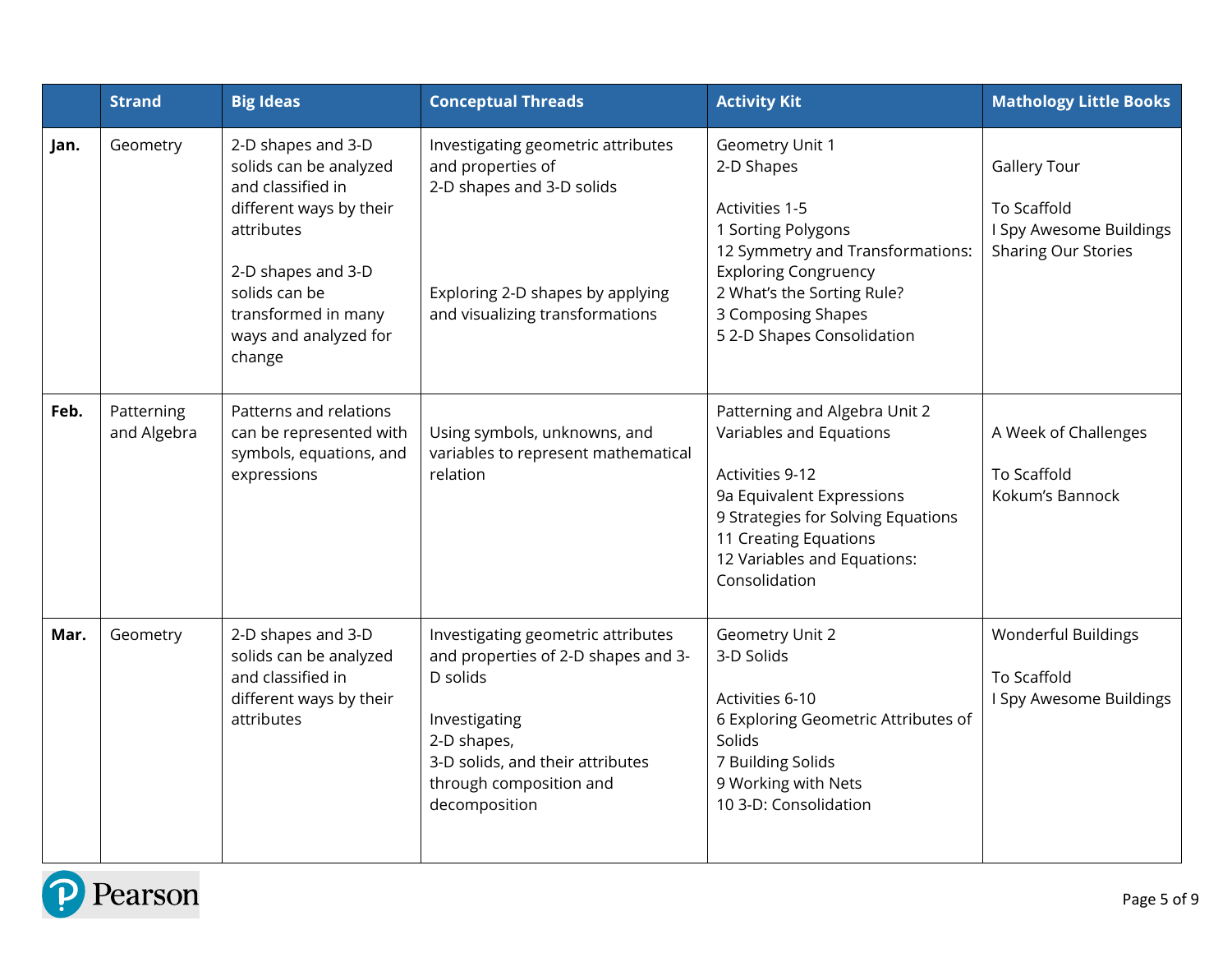|      | <b>Strand</b> | <b>Big Ideas</b>                                                                                                                                                                                                           | <b>Conceptual Threads</b>                                                                                                     | <b>Activity Kit</b>                                                                                                                                                                                           | <b>Mathology Little Books</b>                    |
|------|---------------|----------------------------------------------------------------------------------------------------------------------------------------------------------------------------------------------------------------------------|-------------------------------------------------------------------------------------------------------------------------------|---------------------------------------------------------------------------------------------------------------------------------------------------------------------------------------------------------------|--------------------------------------------------|
| Mar. | Measurement   | Many things in our<br>world (e.g., objects,<br>spaces, events) have<br>attributes that can be<br>measured and<br>compared<br>Assigning a unit to a<br>continuous attribute<br>allows us to measure<br>and make comparisons | Understanding attributes that can be<br>measured<br>Understanding relationships among<br>measurement units                    | Measurement Unit 2<br>Time and Temperature<br>Activities 8-12<br>8 Measuring the Passage of Time<br>9 Relationships Among Units of<br>Time<br>10 Telling Time<br>11 Reading a Thermometer<br>12 Consolidation | Math Makes Me Laugh                              |
| Apr. | Number        | Quantities and numbers<br>can be added and<br>subtracted to tell how<br>many and how much                                                                                                                                  | Developing fluency of addition and<br>subtraction computation<br>Developing conceptual meaning of<br>addition and subtraction | Number Unit 7<br>Financial Literacy<br>*Not required, but recommended<br>Activities 34-38<br>34 Estimating and Counting Money<br>36 Purchasing and Making Change<br>38 Financial Literacy: Consolidation      | The Street Party<br>To Scaffold<br>The Money Jar |

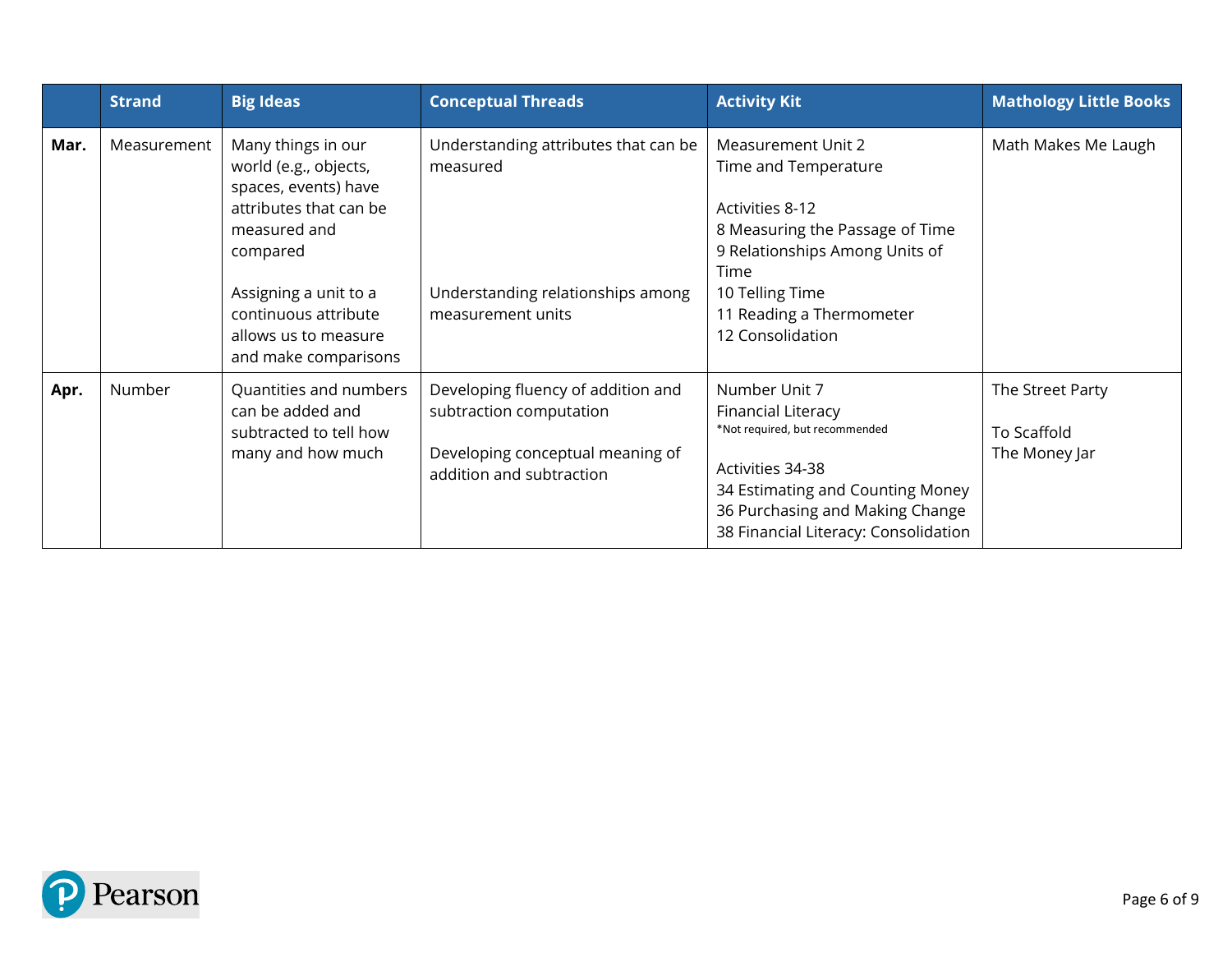|      | <b>Strand</b>                            | <b>Big Ideas</b>                                                                                                                                                                                                                          | <b>Conceptual Threads</b>                                                                                                                                                                                                                                                                                                                                          | <b>Activity Kit</b>                                                                                                                                                                                                                                                                                                                         | <b>Mathology Little Books</b>                                                                                |
|------|------------------------------------------|-------------------------------------------------------------------------------------------------------------------------------------------------------------------------------------------------------------------------------------------|--------------------------------------------------------------------------------------------------------------------------------------------------------------------------------------------------------------------------------------------------------------------------------------------------------------------------------------------------------------------|---------------------------------------------------------------------------------------------------------------------------------------------------------------------------------------------------------------------------------------------------------------------------------------------------------------------------------------------|--------------------------------------------------------------------------------------------------------------|
| Apr. | Number                                   | Quantities and numbers<br>can be grouped by and<br>partitioned into units to<br>determine how many<br>and much                                                                                                                            | Developing the conceptual meaning<br>of multiplication and division                                                                                                                                                                                                                                                                                                | Number Unit 6<br>Multiplication and Division<br>Activities 27-33<br>27 Exploring Multiplication<br>28 Exploring Division<br>29 Relating Multiplication and<br>Division<br>30 Properties of Multiplication<br>31 Creating and Solving Problems<br>32 Building Fluency; The Games<br>Room<br>33 Multiplication and Division:<br>Consolidation | <b>Planting Seeds</b><br>Sports Camp<br>To scaffold<br>Array's Bakery<br>Marbles, Alleys, Mibs,<br>and Guli! |
| May  | Data<br>Management<br>and<br>Probability | Formulating questions,<br>collecting data, and<br>consolidating data in<br>visual and graphical<br>displays helps us to<br>understand, predict, and<br>interpret situations that<br>involve uncertainty,<br>variability and<br>randomness | Formulating questions to learn<br>about groups, collections, and<br>events by collecting relevant data<br>Collecting data and organizing it into<br>categories<br>Creating graphical displays of<br>collected data<br>Reading and interpreting data<br>displays<br>Drawing conclusions by making<br>inferences and justifying decisions<br>based on data collected | Data Management and Probability<br>Data Management<br>Activities 1-6<br>1 Interpreting Bar Graphs<br>2 Interpreting Line Plots<br>3 Collecting Data (distinguish<br>between 1st and 2nd hand data)<br>4 Drawing Bar Graphs<br>5 Drawing Line Plots<br>6 Consolidation                                                                       | Welcome to the Nature<br>Park<br>To scaffold<br>Graph It! (Grade 1)<br><b>Big Buddy Day</b><br>Marsh Watch   |

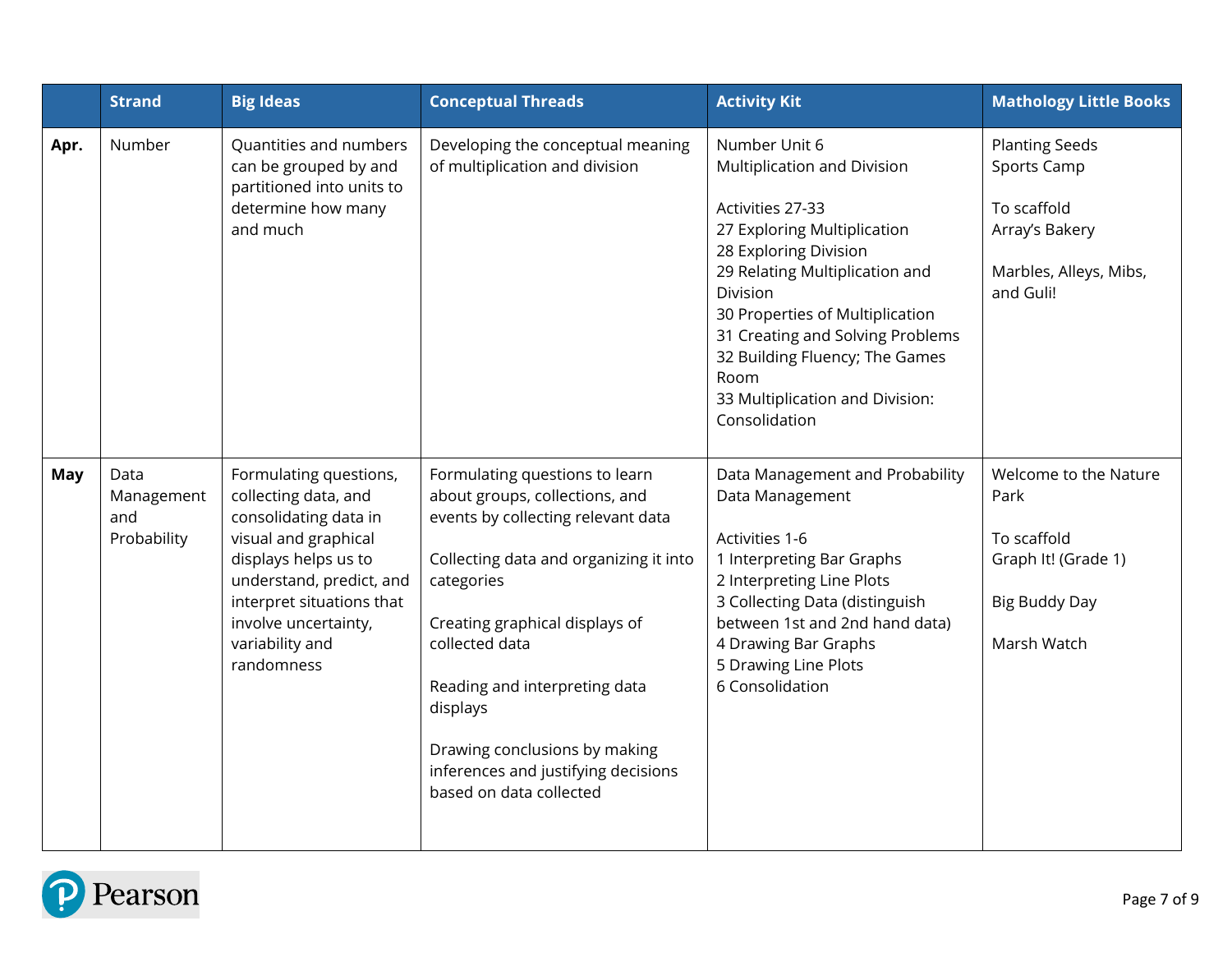|            | <b>Strand</b>                            | <b>Big Ideas</b>                                                                                                                                                                                                                          | <b>Conceptual Threads</b>                                      | <b>Activity Kit</b>                                                                                                                                                                                      | <b>Mathology Little Books</b>                       |
|------------|------------------------------------------|-------------------------------------------------------------------------------------------------------------------------------------------------------------------------------------------------------------------------------------------|----------------------------------------------------------------|----------------------------------------------------------------------------------------------------------------------------------------------------------------------------------------------------------|-----------------------------------------------------|
| May        | Data<br>Management<br>and<br>Probability | Formulating questions,<br>collecting data, and<br>consolidating data in<br>visual and graphical<br>displays helps us to<br>understand, predict, and<br>interpret situations that<br>involve uncertainty,<br>variability and<br>randomness | Using the language of chance to<br>describe and predict events | Data Management and Probability<br>Unit 2<br>Probability and Chance<br>Activities 6-8<br>6 Making Predictions<br>7 Describing the Likelihood of<br>Outcomes<br>8 Probability and Chance<br>Consolidation | Chance                                              |
| <b>May</b> | Number                                   | Quantities and numbers<br>can be grouped by or<br>partitioned into equal-<br>sized units                                                                                                                                                  | Partitioning quantities to form<br>fractions                   | Number Unit 4<br>Fractions<br>Activities 14-18<br>14 Exploring Equal Parts<br>15 Comparing fractions 1<br>16 Comparing Fractions 2<br>17 Partitioning Sets<br>18 Fractions Consolidation                 | Hockey Homework<br>To Scaffold<br>The Best Birthday |